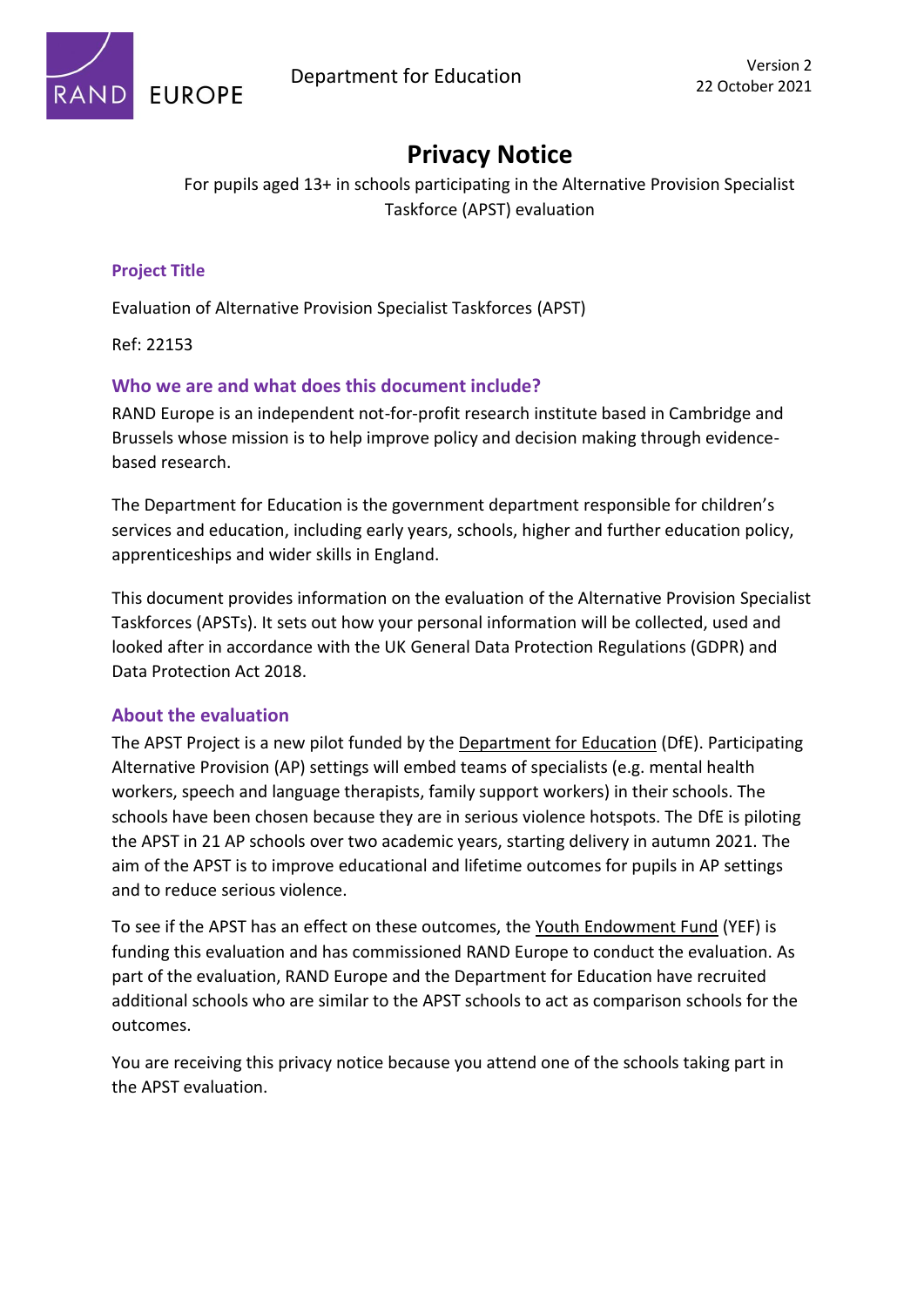### **Who is holding your data?**

RAND Europe and the Department for Education will act as Joint Data Controllers during the evaluation. At the end of the evaluation, data from the project will be stored in the YEF data archive and the YEF will become Data Controller<sup>1</sup>.

RAND Europe will be responsible for collecting the data from the AP schools, storing this data securely, and passing it onto the Department for Education for matching to existing datasets. RAND Europe will be responsible for analysis of the dataset. RAND Europe has asked the University of Westminster (UoW) and the FFT Education Datalab (FFT) to act as Data Processors to analyse the pseuoanonymised dataset and transfer the final dataset to the YEF for archiving.

The Department for Education will be responsible for matching the dataset received from the schools with the data held in the National Pupil Database (NPD) and Individual Learners' Record (ILR) data. They will pass this dataset onto UoW and FFT for analysis. They will oversee the transfer of the final dataset to the YEF for archiving.

### **What data are we collecting and how we are collecting them?**

By 'personal data', we mean any information about an individual from which that individual can be identified, for example name. 'Special category' data is personal data that needs more protection because it is sensitive. This includes health and ethnicity data. 'Criminal offence 'data includes not just data which is obviously about a specific criminal conviction or trial, but also any other personal data relating to criminal convictions and offences.

RAND Europe will collect the following personal data about you from the AP school: name, unique pupil number (UPN) and date of birth.

RAND Europe has asked teachers at your AP school to administer two self-reported surveys to all pupils in Key Stage 3 and 4 (including your child). Teachers at the school will administer these surveys and share the responses with RAND Europe via Smart Survey. These surveys will collect some, or all, of the following special categories/criminal offence data:

• The Strengths and Difficulties Questionnaire (SDQ). You will be asked to complete this survey at two timepoints. You will be asked to answer questions that give us data about emotional symptoms, conduct problems, hyperactivity-inattention, peer relationship problems and prosocial behaviour. This will provide us with information about the effect (if at all) APST has on pupils' social, emotional and mental health. This is one of the most widely and internationally used measures of young people's mental health. We will use a version which is suitable for young people aged 11-17 years old.

<sup>&</sup>lt;sup>1</sup> For more information about the YEF archive please see: **https://youthendowmentfund.org.uk/evaluation**[data-archive/](https://youthendowmentfund.org.uk/evaluation-data-archive/)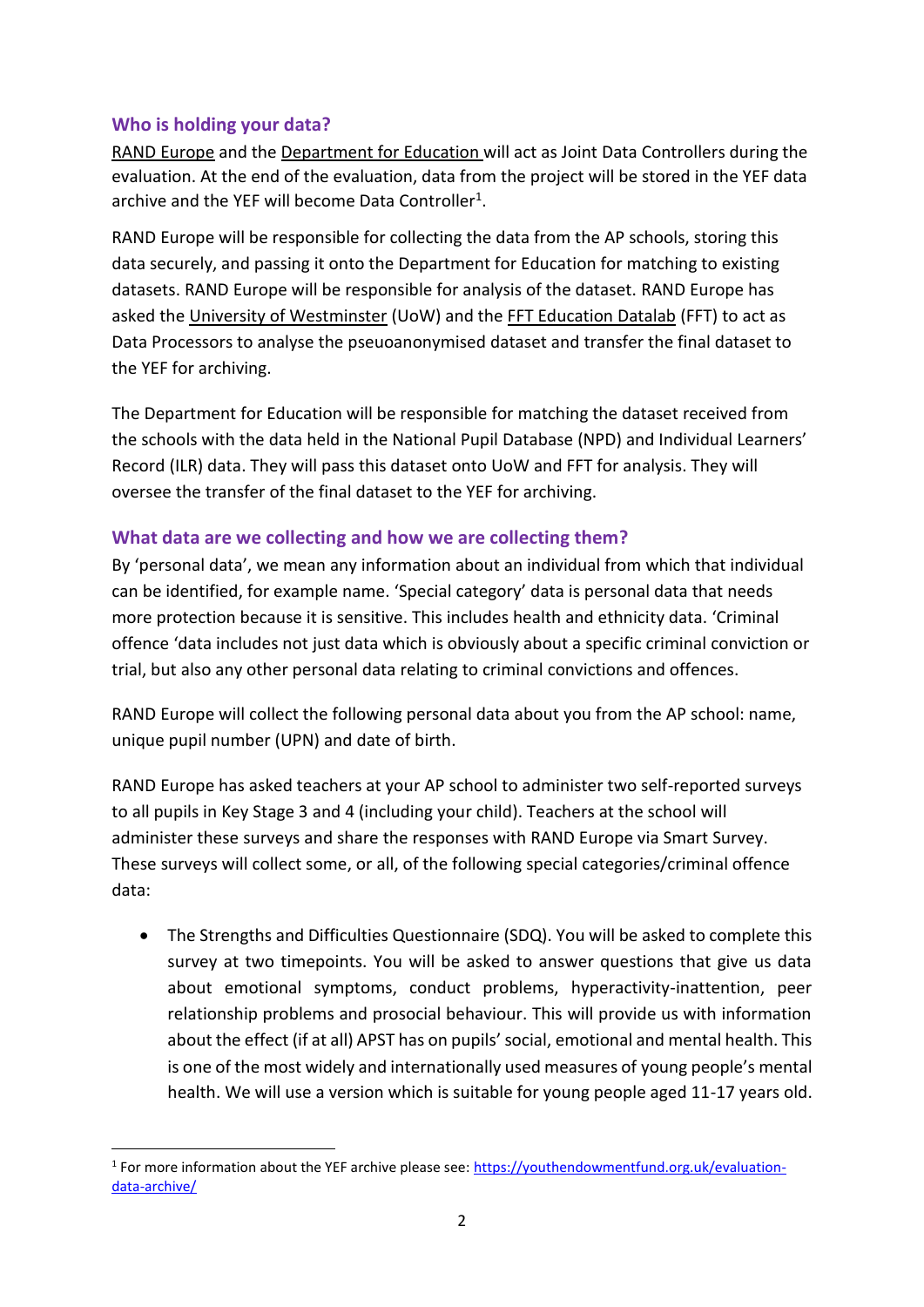• The Self-Reported Delinquency Scale (SRDS). You will be asked to complete this survey at a second timepoint (not before January 2022). There will be questions about antisocial and offending behaviours. The questionnaire has been validated for use with young people in the UK and has been used with those aged between 10 and 17. The questionnaire will provide us with data about the effect (if at all) APST has on the likelihood of future criminal activity.

#### **How we share and store the data?**

RAND Europe will not share responses to the SDQ and SRDS with parents, the police, or other agencies. In this sense, they will be kept confidential. We will also ask that the staff administering the survey at the school do not share your response with others. However, if a staff member at the school does see information from a survey that makes them worried about your safety or someone else's safety as a result, they will follow their usual safeguarding procedures to make sure that you and others are safe.

Your AP school will share your personal data (name, date of birth, Unique Pupil Number) and responses to the SDQ and SRDS with RAND Europe using SmartSurvey. RAND Europe will download and securely store this data on their server. RAND Europe will ask the schools to securely destroy all paper copies and other records of the data after sharing the data.

RAND Europe will then share this dataset with the Department for Education using Egress (a secure filesharing system). The Department for Education will match this dataset to data that is held in the National Pupil Database (NPD) and Individual Learners' Record (ILR) about your child: about attendance, attainment, post-16 destinations. They will also match this to data about various characteristics about (including your ethnicity, gender, if you are a child in local authority care (LAC), if you receive Free School Meals, if you have a Special Educational Need or Disability). The data that we will use from these databases will have been gathered through your previous school history. It will not include opinions of teachers or others who have worked with you. This matching will take place within the Office for National Statistics' (ONS) Secure Research Service (which can only be accessed by accredited researchers).

The Department for Education will share their dataset with University of Westminster and FFT in the Office for National Statistics' (ONS) Secure Research Service (which can only be accessed by accredited researchers) for analysis. The dataset will be pseudo-anonymised (meaning that FFT and University of Westminster will not receive your personal data in this dataset).

FFT and University of Westminster will use this data to analyse the effects of the APST pilot and to write a report that will be publicly available. We will not identify any individuals in our report and we will not share the data gathered about individuals with anyone outside of the evaluation.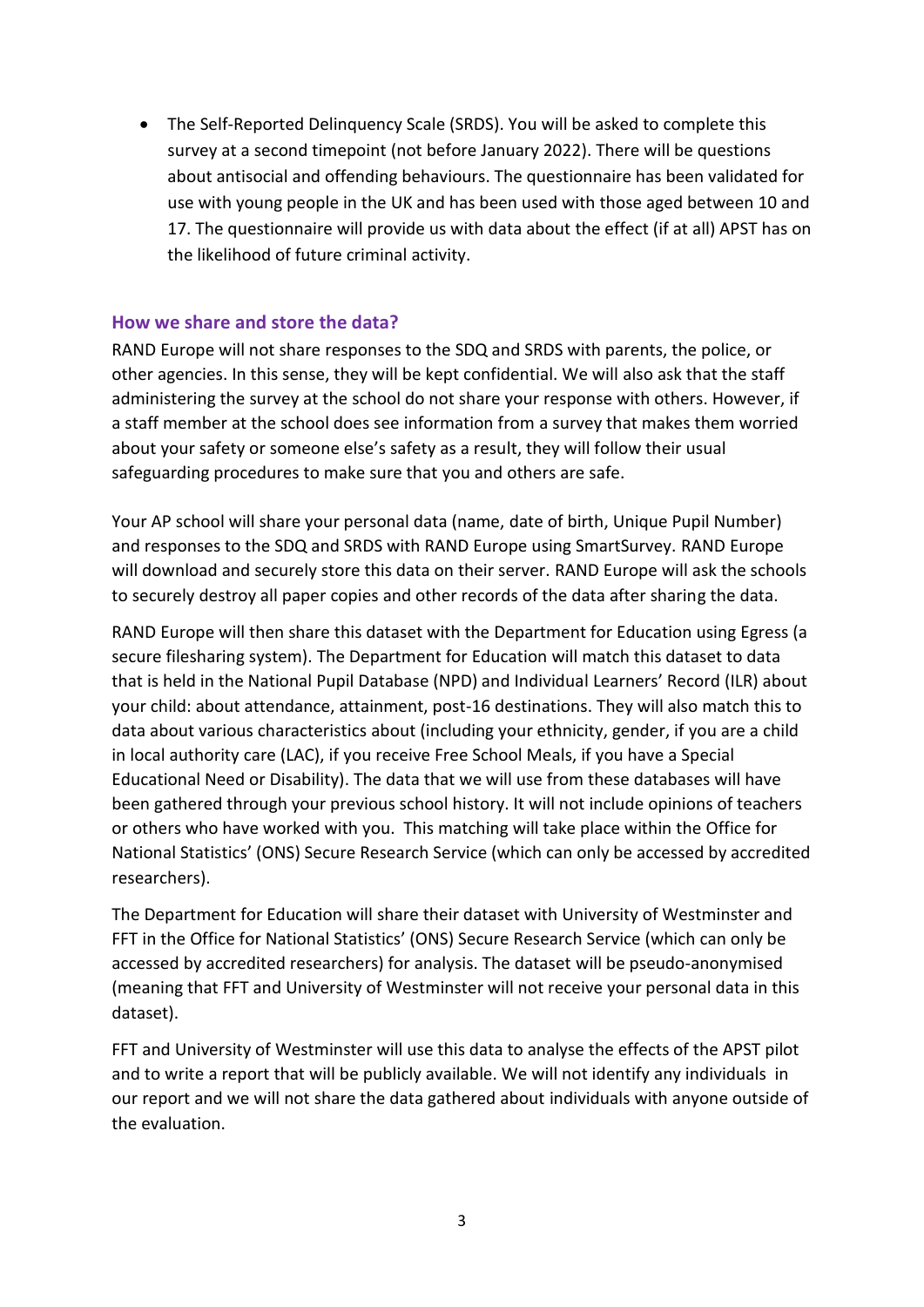For the purpose of research, following the completion of the evaluation, FFT and the University of Westminster will share the dataset with the YEF for storage in their archive via SRS. At this point, the YEF will become data controllers.

#### **What is the legal basis for processing your data?**

The legal basis for RAND Europe to process your personal data is legitimate interests detailed in Article 6(1)(f) of the UK GDPR. The legal bases for processing your special category data is for reasons of substantial public interest and because it is necessary for archiving purposes in the public interest, scientific or historical research purposes as detailed in Article 9(2)(g)& (j) respectively of the UK GDPR. RAND Europe will process any criminal offence data using research as a condition for processing in Schedule 1 of the DPA 2018. To ensure that all processing is fair and lawful, RAND Europe have also completed a Legitimate Interest Assessment and a Data Protection Impact Assessment and completed an application to the RAND internal review board for ethical approval. RAND Europe will process only what is required to meet these legal bases and will ensure security and safeguards are in place to protect the information.

The legal basis for the Department for Education to process your personal data is where it is necessary for the performance of a task carried out in the public interest as set out in Article 6(1)(e) of the UK GDPR. The legal basis for processing special category data is for reasons of substantial public interest as detailed in Article 9(1)(g) of the UK GDPR and will process any criminal offence data using research as its condition for proceeding in Schedule 1 of the DPA 2018.

The Department for Education also conducts a Data Protection Impact Assessment and Its Data Sharing Approval Panel ensures any sharing of data through the ONS's Secure Research Service meets ONS's 'five safes data protection framework' to make sure that the people, projects, settings, data and outputs are safe.

## **What are we using the data for?**

The evaluation team is collecting your data to aid the evaluation. The evaluation aims to find out more about the impact that the APST intervention has on a number of pupil outcomes (the 'impact' evaluation): including attendance, post-16 destinations, educational attainment, socio-emotional wellbeing and self-reported delinquency. We will look at how the outcomes of children attending AP schools that are implementing APST compare to those of pupils who are attending AP schools that are not implementing the APST. We will analyse the data to see if there is a difference. This will help us to understand if and how the APST intervention makes a difference to pupils.

#### **How do we keep your data secure?**

The evaluation team have put various security measures in place to keep personal data secure and to prevent any unauthorised access to or use of it in accordance with Data Protection Act (2018) and UK GDPR requirements. All data collected by RAND Europe will be stored on secure servers, accessed only by relevant project team, and personal data will be stored separately to SDQ and SRDS data. All data will be shared using specialist software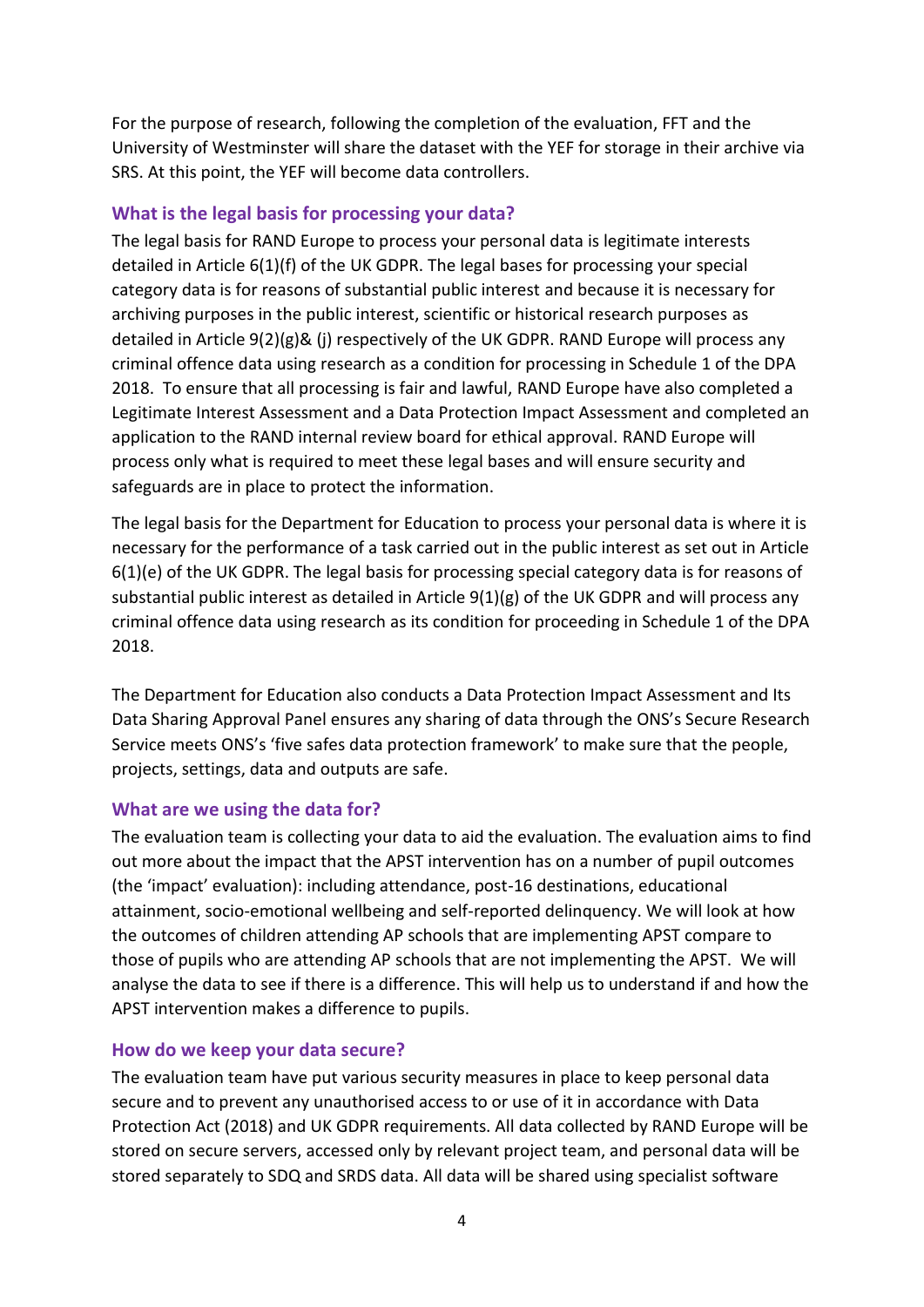(Egress). Data analysis by FFT and the University of Westminster will be conducted in the ONS' SRS. This is a secure environment that can only be accessed by accredited researchers. No data will be saved on servers or shared with processors outside the UK. The Department for Education will keep the data it processes securely and strictly in accordance with Government standards.

## **How long do we keep your data?**

RAND Europe will securely delete all data held on its secure server six months after the end of the project (in March 2024).

Data about all pupils will be deposited into the YEF's data archive at the end of the project (March 2025) for the purpose of research<sup>2</sup>. You can find out more about the archive in the Project Information Sheet.

## **What are your rights?**

RAND Europe and the Department for Educate operate in accordance with the Data Protection Act 2018 and UK GDPR 2016 requirements. You are provided with certain rights that you may have the right to exercise through us. In summary those rights are:

- To access your data ("data subject access request") (Article 15 of the GDPR)
- To have inaccurate personal data rectified (Article 16 of the GDPR)
- To have your data erased (Article 17 of the GDPR)
- To restrict the processing of your data (Article 18 of the GDPR)
- Request the transfer of your personal data to you or to a third party (Article 20 of the GDPR)
- Object to processing of your personal data (Article 21 of the GDPR).

## **How do you contact us?**

If you have any questions about the study or your rights, you can get in touch by:

- Sending an email to the evaluation team Dr Emma Disley (apstevaluation@randeurope)
- Calling the evaluation team by ringing +44 1223 353 329 and quoting Ref: 21153"APST".
- Contacting RAND Europe's Data Protection officer, Rani Viknaraja [rviknara@randeurope.org](mailto:rviknara@randeurope.org) and quoting Ref: 21153"APST" or in writing to Data Protection Officer, RAND Europe, Westbrook Centre, Milton Road, Cambridge, CB4 1YG, UK.
- Contacting the Department for Education's Data Protection Officer, Emma Wharram dataprotection.office@education.gov.uk or in writing to Data Protection Officer,

<sup>&</sup>lt;sup>2</sup> For more information about the YEF archive please see: **https://youthendowmentfund.org.uk/evaluation**[data-archive/](https://youthendowmentfund.org.uk/evaluation-data-archive/)